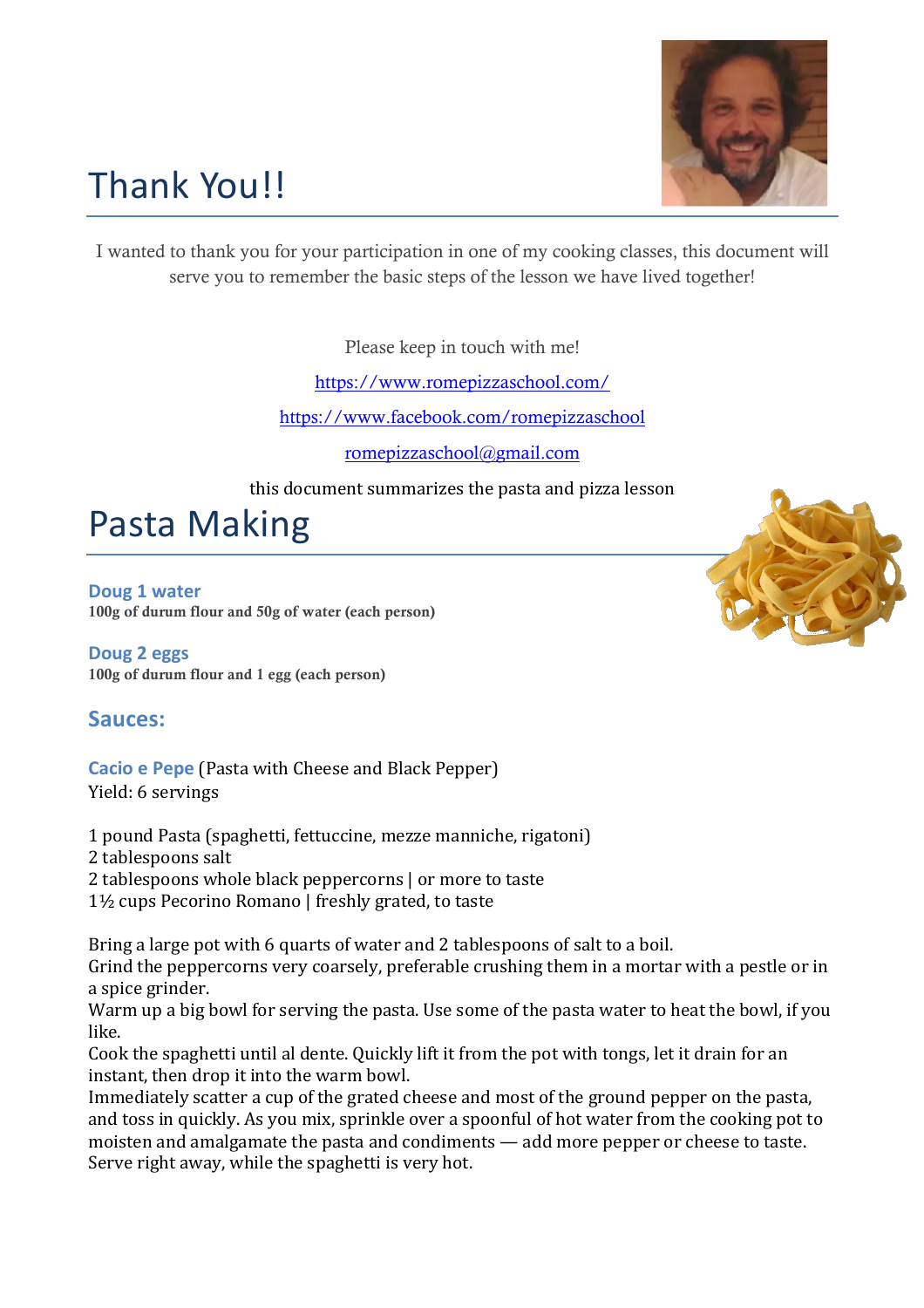#### **Pesto alla Genovese**

Yield: 4 servings

2 cups fresh basil leaves, packed (can sub half the basil leaves with baby spinach) 1/2 cup freshly grated Romano or Parmesan-Reggiano cheese (about 2 ounces) 1/2 cup extra virgin olive oil 1/3 cup pine nuts or alemands (can sub chopped walnuts) 3 garlic cloves, minced (about 3 teaspoons) 1/4 teaspoon salt, more to taste 1/8 teaspoon freshly ground black pepper, more to taste

Bring 6 quarts of water to a boil, and add enough salt to make it as salty as the sea.

Meanwhile, place the pesto in a sauté pan, and place over medium heat. Toss to combine, and add a drizzle of extra virgin olive oil.

Cook the linguine in the boiling water until almost al dente, and drain, reserving 1 cup of the pasta's cooking water.

Add the pasta to the pesto in the sauté pan and place over medium heat. Cook for 1-2 more minutes, tossing to combine, and add a drizzle of extra virgin olive oil. If needed, add a small amount of the pasta cooking water to thin the pesto.

When the pasta is completely with the warmed pesto, place the dish into a warmed serving dish, and serve.

**Carbonara** Yield: 6 servings

1 pound pasta, such as rigatoni, fettuccine, or maccheroni 2 tablespoons extra virgin olive oil  $\frac{1}{2}$  pound diced guanciale

4 large eggs, at room temperature

1 cup freshly-grated Pecorino Romano

Salt & freshly-ground black pepper

In a large sauté pan, heat the olive oil over medium heat and add in the diced

guanciale. Let the guanciale render its fat until it becomes golden brown and crispy, and then remove from the pan and set aside.

In a mixing bowl, whisk together the eggs, cheese, and 1 teaspoon of freshly-ground black pepper. Set aside.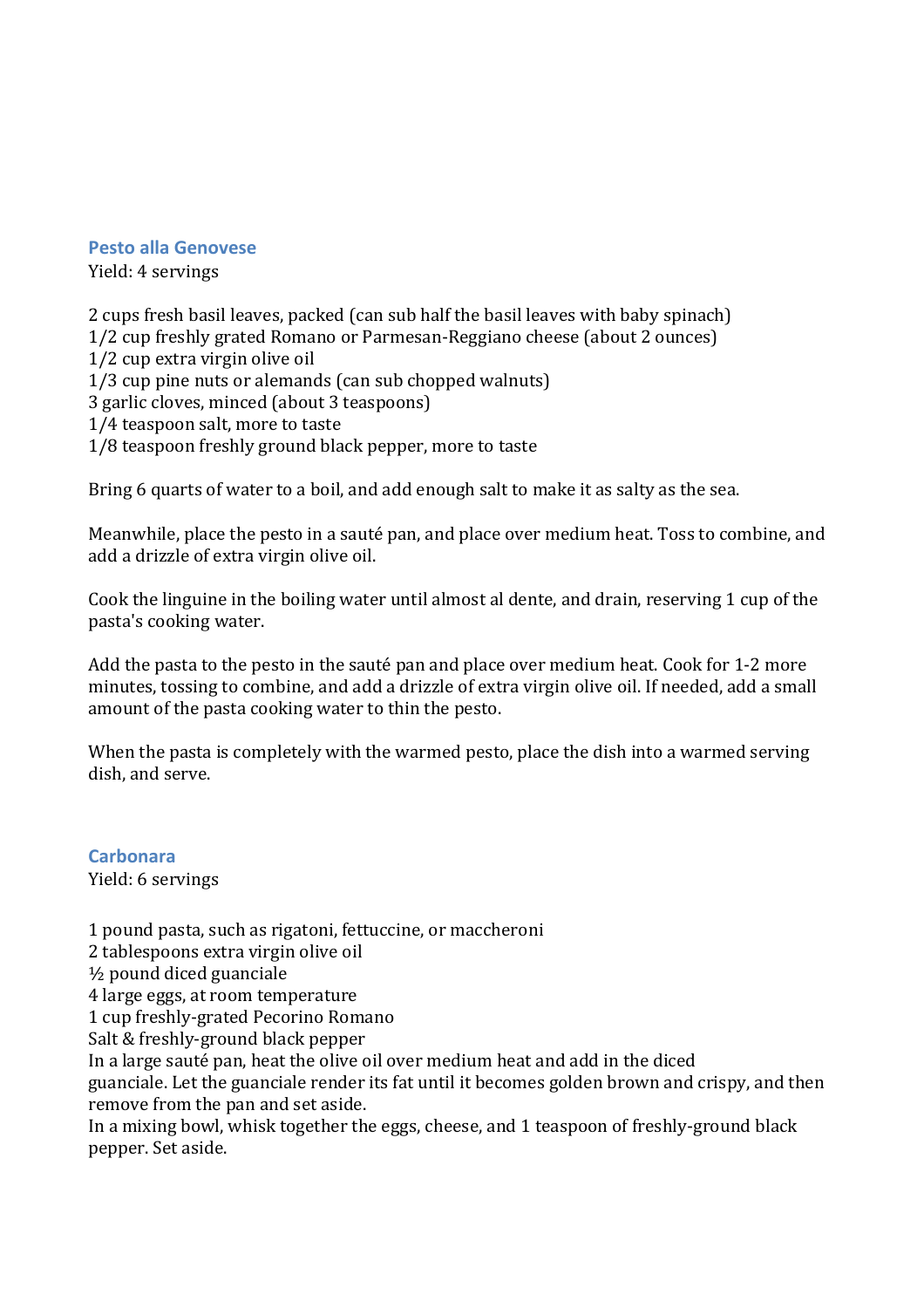Bring a large pot of water to a boil and season with salt until as salty as the sea. Add the pasta to the pot, cook until al dente, then transfer the pasta to the large sauté pan set over medium heat. Add in the guanciale, and toss for a minute so that it is evenly incorporated and warmed through.

Remove the pan from the heat and add the egg and cheese mixture, tossing gently and thoroughly so that the pasta becomes evenly coated with the sauce. Divide among warmed serving bowls, and serve immediately

**Arrabbiata** Yield: 4 servings

1 pound pasta (we chose penne!) 1-pound can Italian tomatoes with juices  $\frac{1}{2}$  cup tomato paste 2 cloves garlic, minced 4 tablespoons extra virgin olive oil 5-6 basil leaves, shredded  $\frac{1}{2}$  teaspoon crushed red peppers, or more to taste 1¼ cups Pecorino Romano, freshly grated Sea salt, to taste

Heat 4 tablespoons of the extra virgin olive oil in a saucepan, and sauté the garlic over medium-high heat. When the garlic is aromatic, remove from the pan and discard. Add the tomato paste and the crushed red peppers, and reduce the heat to low. Stir until fragrant, about 4 minutes, and stir in the tomatoes. Simmer the sauce over moderate heat, stirring occasionally, until it is slightly reduced, about 8 minutes. Taste and adjust the seasoning of the sauce with salt.

In the meantime, bring a large pot of water to a boil, and season until it tastes as salty as the sea. Add the pasta, and cook two minutes less than the package instructions or just before *al dente*. Drain the pasta, reserving the cooking water. Drop the pasta in the sauce, tossing coat the pasta evenly with the sauce. Allow the pasta to cook in the sauce for 1 to 2 minutes. If needed, add a small amount of the cooking water to the pan to loosen up the pasta.

When *al dente*, plate the pasta, and top with the freshly-grated cheese and shredded basil. Serve immediately.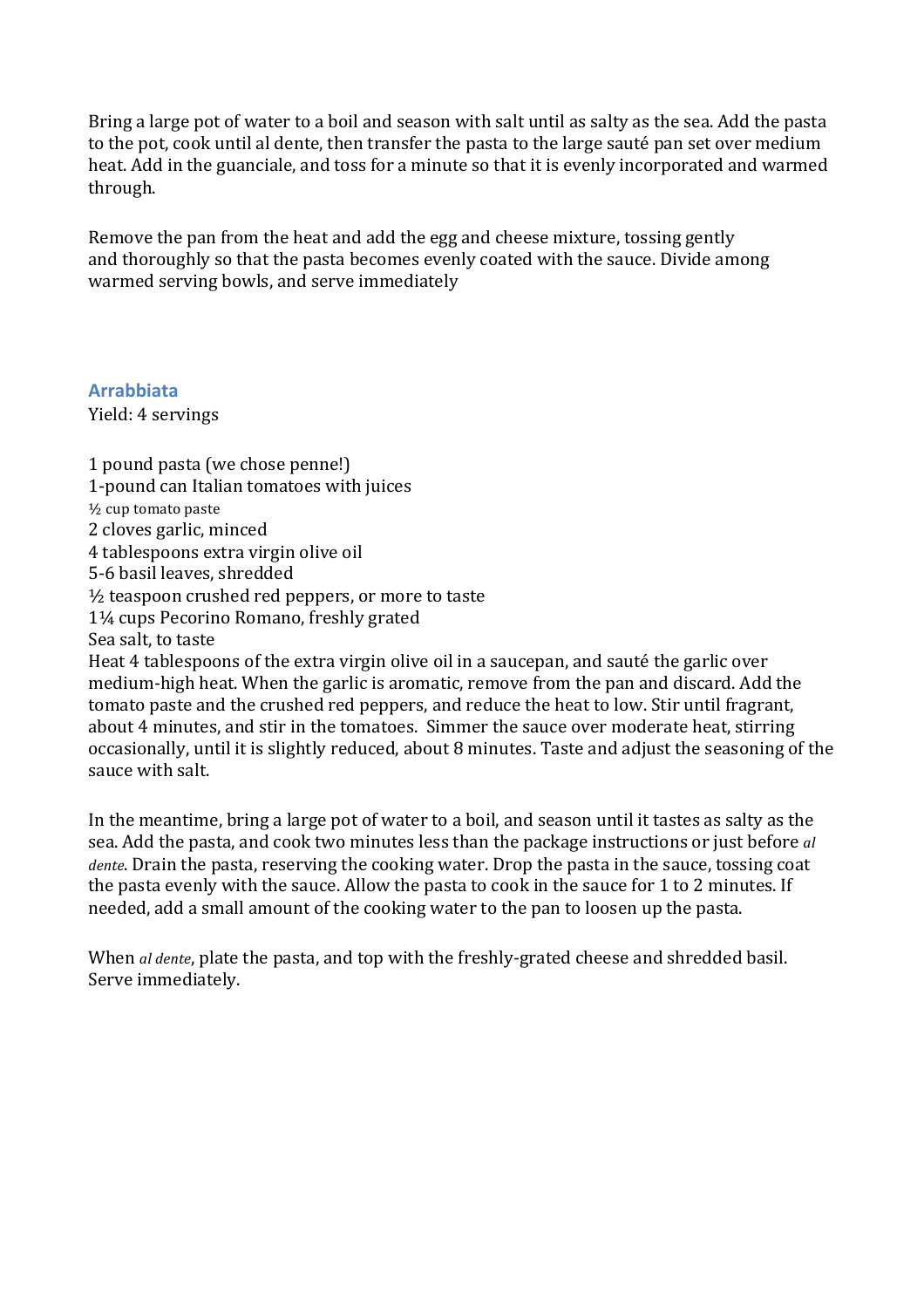## Pizza Making

### Neapolitan Dough

Download the official disciplinary made by Associazione PIZZA NAPOLETANA Here

70% Weak Flour 30% Strong Flour per pizza:  $200g$  flour |  $130g$  water | 2 up to  $3g$  beer yeast | 5g salt

Roman Dough 100% Weak Flour per pizza:  $130g$  flour  $\mid 65g$  water  $\mid 1$  up to 2g beer yeast  $\mid 4g$  salt

- 1) make the dough
- 2) test the fermentations (bables in the dough)
- 3) portion it as showed in the class
- 4) store in a box (like tupperware)
- 5) in the fridge all night  $\log$
- $6)$  the next day remove from the fridge and allow the temperature to grow slowly without opening the box
- 7) prepare the pizza!

How to… Cook a pizza without a fire oven in less than 3 minutes! Click here

Toppings ideas:

- Pizza with Swiss Chard, Sausage, and Mozzarella
- Flatbread Pizzas with Pesto, Corn, Goat Cheese, and Sundried Tomatoes
- Cobb Salad Pizza
- Spinach-Artichoke, Mozzarella
- Sweet Potato, Balsamic Onion, and Soppressata
- Prosciutto and Fresh Arugula
- Prosciutto and mushrooms